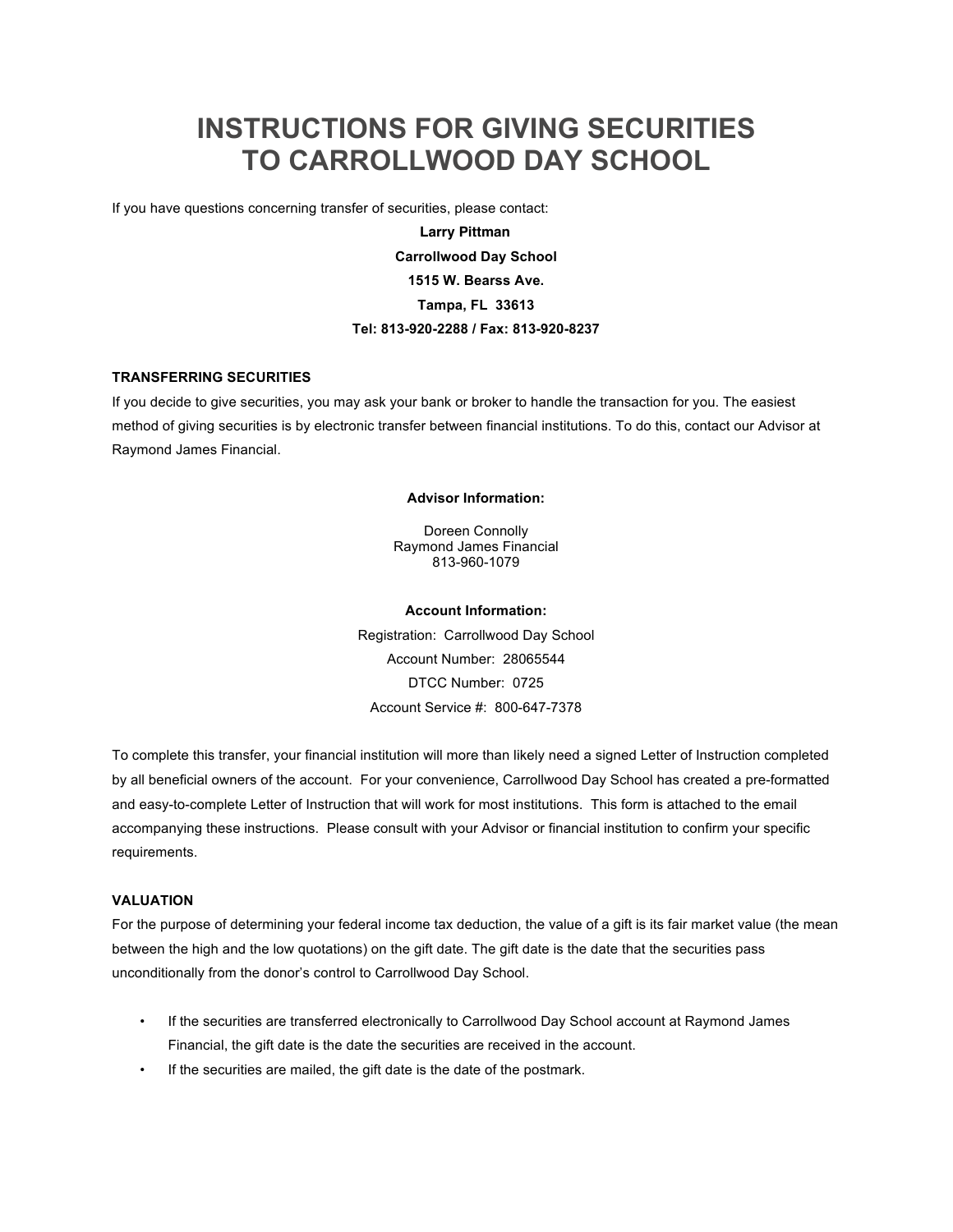• If the securities are delivered in person, the gift date is the date on which Carrollwood Day School takes possession of the securities.

### **ACKNOWLEDGMENT**

You will receive a letter of acknowledgment on behalf of Carrollwood Day School that will describe the securities being given, the purpose for which they were given, and the valuation credited by Carrollwood Day School.

## **DISCLAIMER**

Any information supplied above is for information purposes only. Carrollwood Day School, and its employees, are neither financial advisors nor tax professionals. We encourage you to consult with your own professional tax advisor for further information and consideration of your individual circumstance.